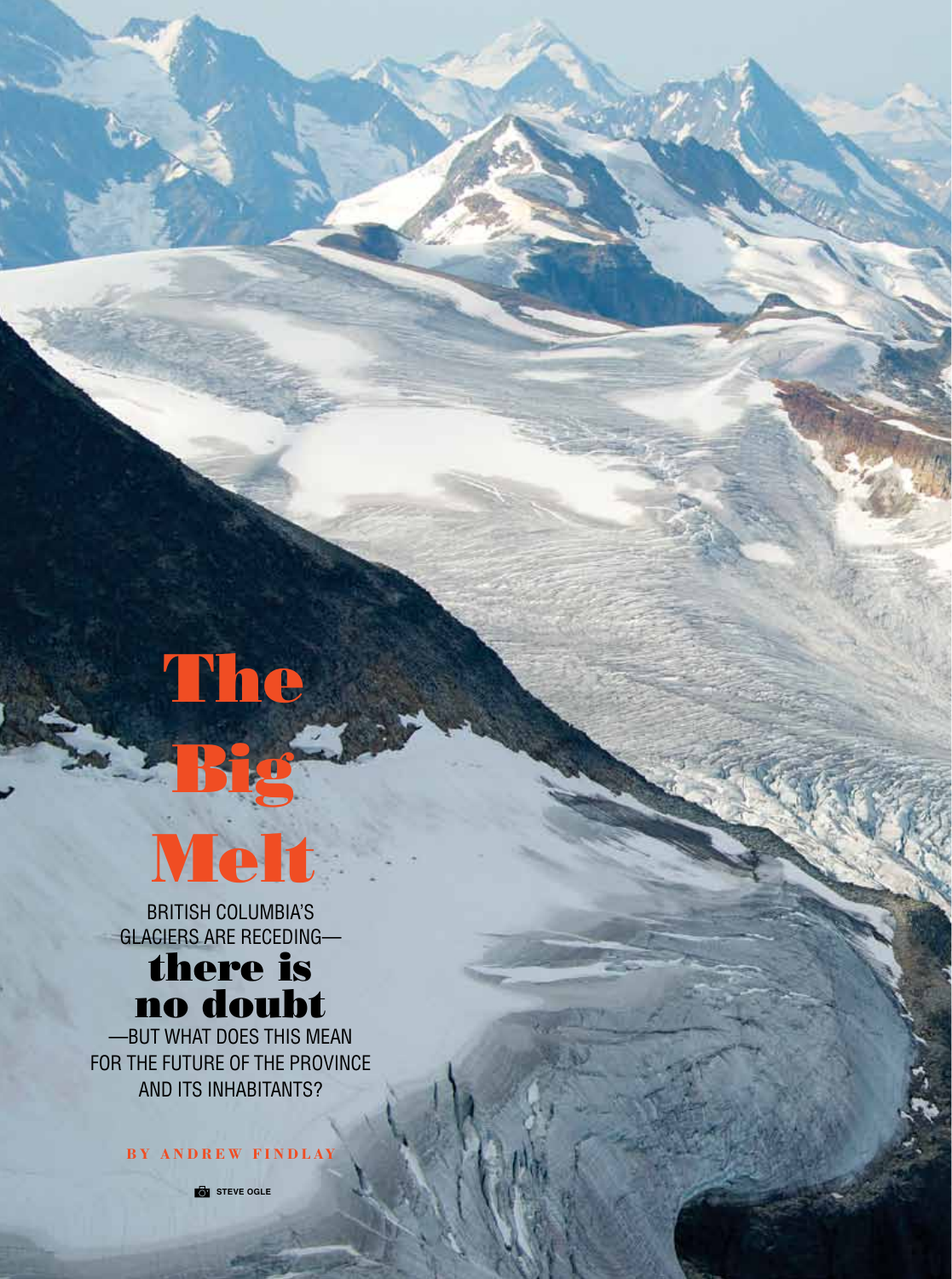**Illecillewaet Glacier viewed from Mt. Sir Donald**

B C m • 6 3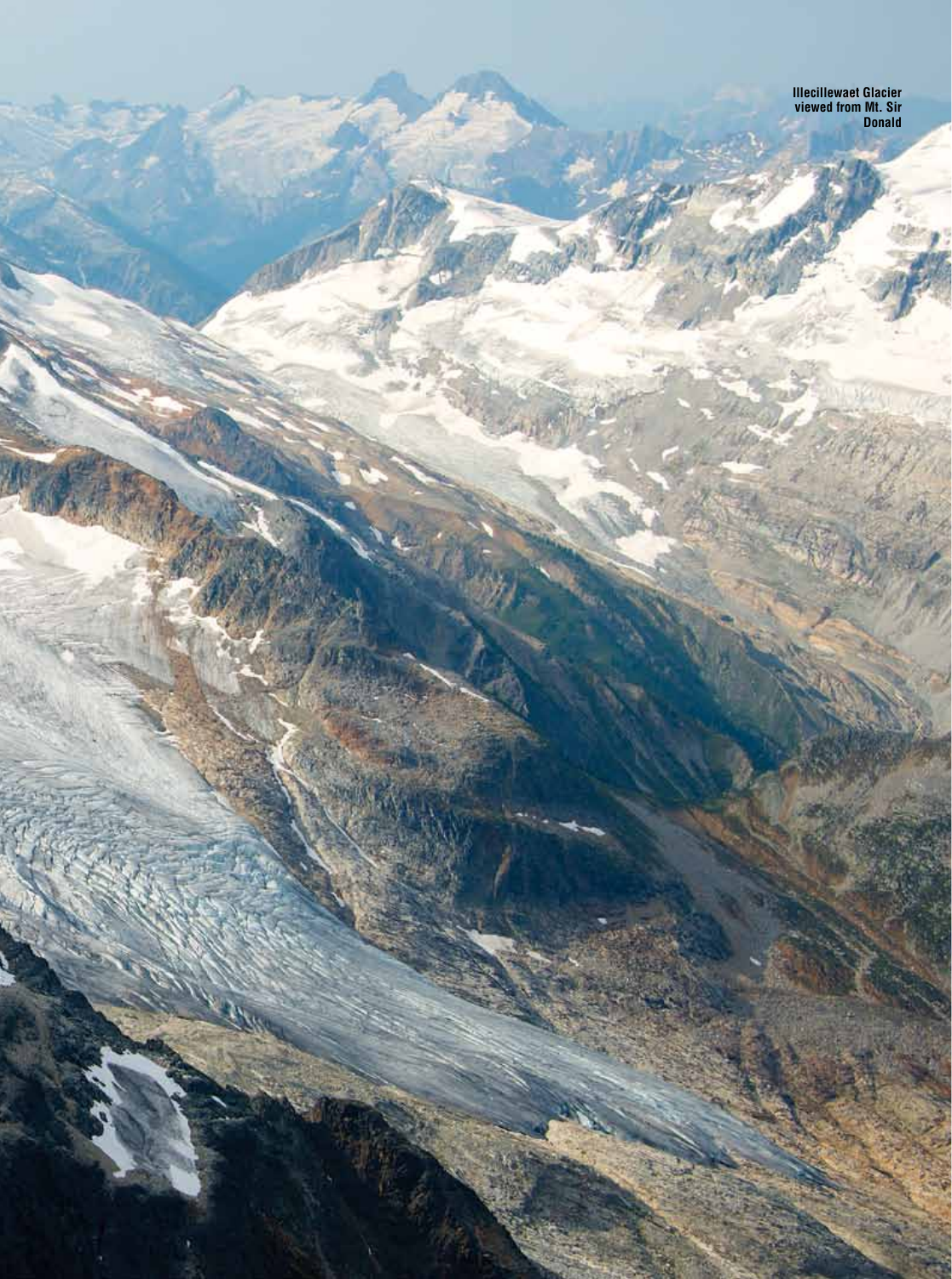The Illecillewaet Glacier is one of my geological touchstones. On family trips to the mountains, from the time when I was barely old enough to form lasting memories, I spotted its silvery tongue licking down from the broad flat névé between Perley Rock and Glacier Crest. And over the years, I have watched its steady retreat, like water evaporating in the desert.

In the late 19th and early 20th centuries, William Vaux and siblings George Jr. and Mary made numerous trips from their home in Philadelphia to Rogers Pass, making first ascents and taking a keen interest in glaciers. They were arguably North America's first pioneering glaciologists. In 1887, William loaded a horse with glass film plates and a cumbersome view camera, headed up the trail from the Canadian Pacific Railway's Glacier House through the lush forest of the Illecillewaet Valley. He stopped at the point where the forest cleared enough to offer a full view of the glacier and set up his tripod. The black-and-white photos he took show the glacier's tongue reaching valley bottom trees. Today, more than one hundred years later, the change is dramatic. The Illecillewaet has receded more than a kilometre, almost to the height of land visible from the Trans Canada Highway, leaving behind a vast area of polished bedrock that in Vaux's time was covered thick in ice thousands of years old.

IF THERE WERE any doubts that our climate is changing rapidly, those were banished by the last two years of consecutive low-snow winters and hot, dry summers. In 2014 and 2015 glaciologists like Brian Menounos, professor of earth sciences in the geography program at the University of Northern British Columbia (UNBC) and Canada Research Chair in Glacial Change, recorded annual glacial retreat at three to four times historical averages. Menounos co-authored the study *Projected deglaciation of western Canada in the twenty-first century*, which was published last April in the journal *Nature Geoscience*, and it paints a stark picture of what our province will look like in the future. Using a combination of field observations and monitoring and climate change models, Menounos and his team predict that at least 50 percent of Coast Mountain glaciers and 90 percent of glaciers in the Canadian Rockies and other interior ranges will have vanished by the end of the  $21$ <sup>st</sup> century.

Which makes me wonder, what will we call Glacier National Park when the park's more than 130 glaciers are extinct?

"For me, flying over the axis of the Coast

Mountains was really eye-opening this past summer. In places snow coverage was down to five percent of a glacier's surface area, when in past years, 50 percent coverage is normal for midsummer," Menounos tells me over the phone from his office at UNBC.

Menounos developed an interest in mountains and glaciers as an undergraduate in Colorado where he got into climbing. A casual interest coalesced into an academic focus while he pursued a PhD at the University of British Columbia where he was studying the record of geologic change captured in sediments of alpine lakes. Today, glaciology is a hot topic.

Funded by the Hakai Institute, Menounos' research associate Robert Vogt flew above Vancouver Island last summer in a small plane equipped with LiDAR—a remote-sensing technology that uses laser

## this makes me wonder, WHAT WILL WE CALL Glacier National Park when the park's more than 130 glaciers are extinct?

light to create incredibly detailed models of an objects' surface topography. They recorded surface lowering on some of Vancouver Island's pocket glaciers that hit six metres in a single year. An extremely low snowpack—which in 2015 in southwest B.C. was less than 15 percent of normal for April—and searing hot summers are the obvious culprits. However, Menounos is exploring a third factor compounding glacier melt: the impact of forest fires and the resulting accumulation of soot on glaciers, which darkens the surface and causes ice to absorb rather than reflect solar radiation. The bigger picture issue is human-caused greenhouse gasses and climate change.

"A lot of people think that what we're experiencing is part of a natural cycle, but in reality we should be entering another

cooling phase. We've aborted that with climate change," Menounos says.

Anyone who has ever gazed at, worked in or travelled through the mountains of B.C. is having a conversation about glaciers. Mountain guides, backcountry skiers and climbers have witnessed dramatic changes; massive crevasses opening up on glaciers where before there were none and once-straightforward approaches rendered dangerous and exposed to rockfall as ice retreats exposing unconsolidated earth and rock beneath.

Jan Neuspiel, lead guide and owner of Vancouver Island-based Island Alpine Guides, leads climbs and skis with clients in both the Vancouver Island Ranges and the mainland Coast Mountains. This summer, he visited Matchlee Mountain, just outside of Strathcona Provincial Park near Gold River, half a dozen times, giving him the chance to observe up-close a glacier in rapid retreat on the mountain's north side. Thanks to extremely dry weather on Vancouver Island last winter, Matchlee's glacier was reduced to bare ice in June, lacking the winter snow cover that feeds and nourishes glaciers. Between visits, he says, he watched the toe recede by metres.

As a heli-skiing guide with Bella Coola Heli Sports, he has also witnessed profound changes in the massive icefields that carve through the Coast Mountains. The icy landscape is changing to the point where glacier ski runs that were once bankable routes for guides are no longer skiable. In some cases, helicopters are even unable to land because once crevasse-free zones have been transformed into treacherous icefalls littered with slots and seracs.

"On Vancouver Island, there's always been an understanding that these glaciers are at the end of their lives. They're like ice cubes, some of them are so small," Neuspiel says. "On the coast it's much more shocking to see the rapid change because these icefields have a feeling of permanence to me."

Ross Berg, a Whistler-based mountain guide, says thinning glaciers is substantially changing the way people move through mountains. Some peaks have become un-climbable due to impassable crevasses, while alpine rock routes are getting longer as "new" rock is exposed by disappearing ice every year.

"This summer, I was trying to free a route on the Minaret in the Bugaboos. The guidebook said the first pitch 5.9 [a method to grade rock climbs known as the Yosemite Decimal System] but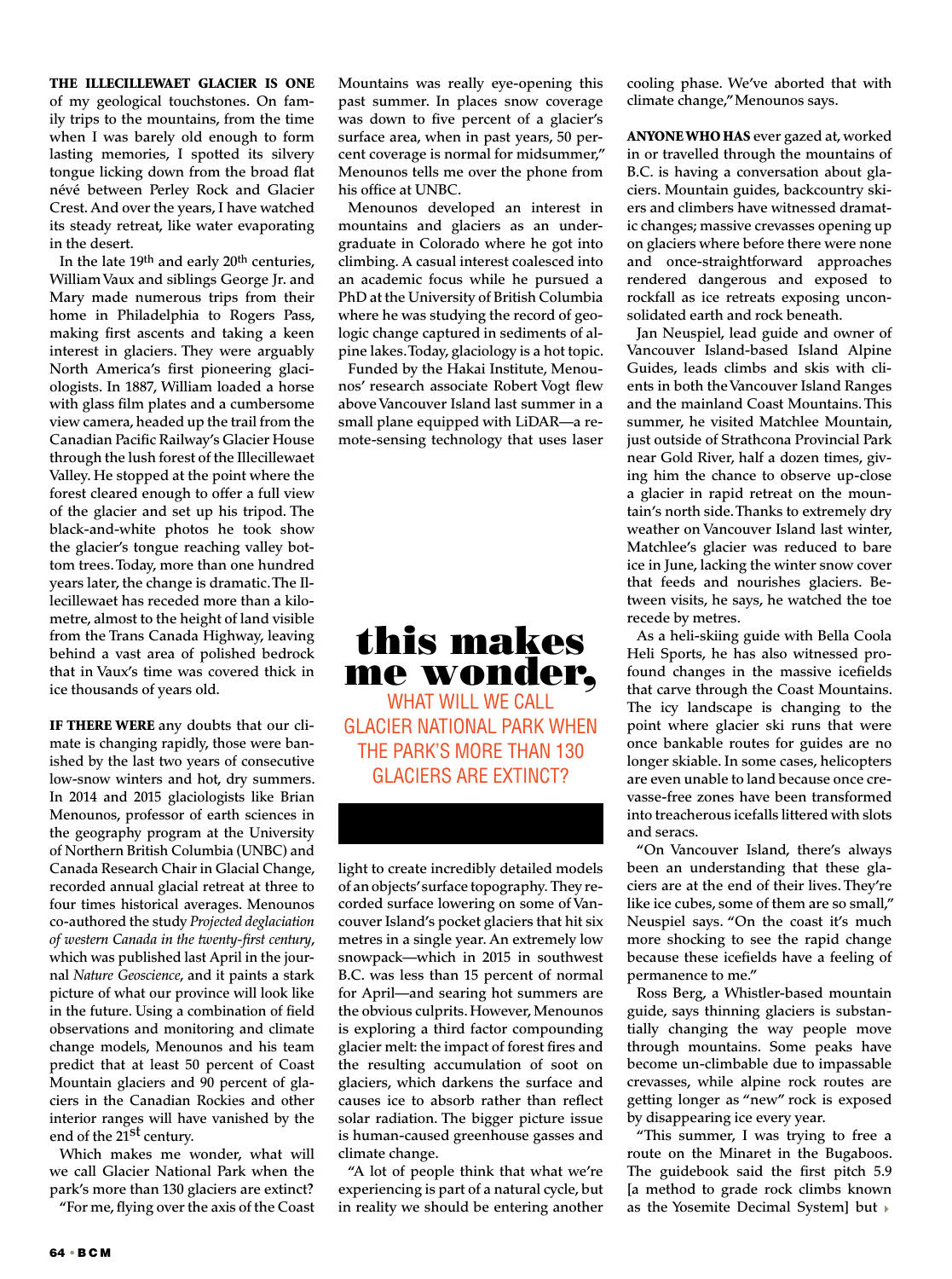